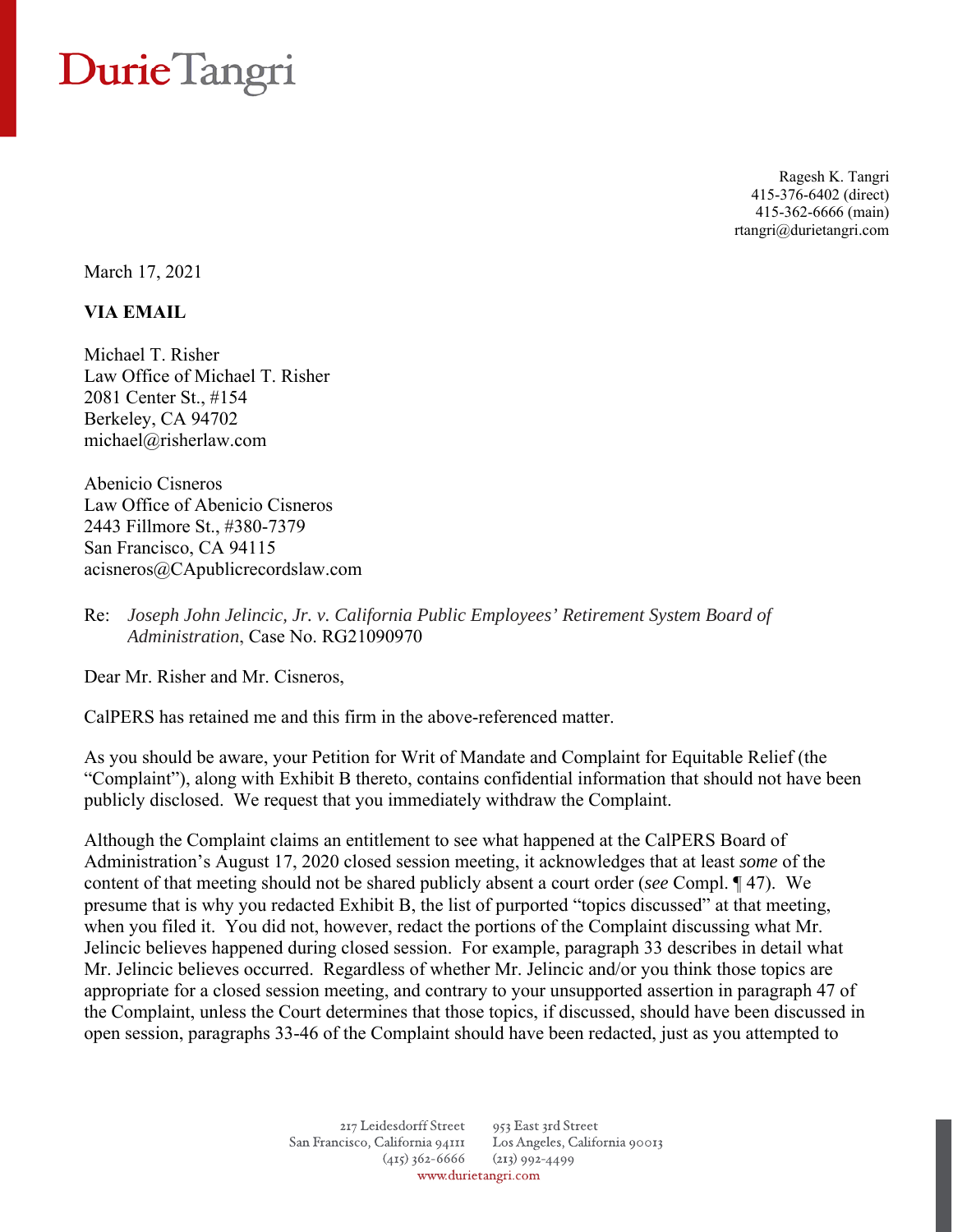March 17, 2021 Page 2

redact Exhibit B. To mitigate the potential harm from publishing this improper material, you must withdraw the Complaint immediately.

Additionally, certain third parties, such as the Naked Capitalism blog, received copies of Exhibit B with the redactions improperly applied, making it easy to see what is behind the redactions. In the version of the Complaint that is publicly downloadable from the Court's website, Exhibit B appears to be properly redacted. The third parties, therefore, presumably received the Complaint and Exhibit B from you or your client. We therefore expect you to take immediate action to cause all such third parties to destroy any copies they have, and to remove them from public view. (Relatedly, because we do not know exactly what you filed with the Court or how you filed it, if you provided the Court with a version of Exhibit B that was not properly redacted, we expect you to take immediate steps to withdraw from the Court files any improperly redacted version of Exhibit B, in addition to the Complaint itself, as requested above.)

This is a very serious matter. Mr. Jelincic's verified Complaint itself describes Exhibit B as "[a] Board member's record of the meeting." (Compl. ¶ 39.) Government Code section 11126.1 explicitly provides that a record of the topics discussed and decisions made in closed session is to be kept confidential and accordingly is exempt from disclosure under the Public Records Act. As noted by the Attorney General in the context of the Brown Act, statutes like section 11126.1 "would be rendered meaningless if an individual member could publicly disclose the information he or she received in confidence." (76 Cal.Ops.Atty.Gen. 289 (1993).) Furthermore, as your client well knows given his former position as a CalPERS Board member and his close attention to CalPERS matters since, Board members may not reveal CalPERS's confidential information to third parties. Such disclosures violate Board members' fiduciary duty (*see* CA Const. art. XVI, § 17(c); *see also* CalPERS Board Governance Policy Art. IV.A.); the CalPERS Board Governance Policy, as the Complaint itself alleges (Compl. ¶ 91); the Statement of Activities That Are Inconsistent, Incompatible, Or In Conflict With The Duties Of A Board Member Of The Public Employees' Retirement System; and the contract that all Board members sign agreeing to abide by CalPERS's policies. Any Board member who revealed the content of closed session meetings to Mr. Jelincic (who is no longer a Board member himself) breached the legal duty to protect the confidentiality of information received in closed session, all of these policies and rules, her contract, and her fiduciary duties.

Mr. Jelincic himself similarly faces liability for, at a minimum, aiding and abetting the Board member's breach of fiduciary duty (*see Am. Master Lease LLC v. Idanta Partners, LTD.*, 225 Cal. App. 4th 1451 (2014) (a party can be liable for aiding and abetting a breach of fiduciary duty, even if he himself owes no such duty, if he makes a "conscious decision to participate in tortious activity for the purpose of assisting another in performing a wrongful act")), and interfering with CalPERS's contract with the Board member (*see Caliber Paving Co., Inc. v. Rexford Indus. Realty & Mgmt., Inc*., 54 Cal. App. 5th 175, 180 n. 1 (2020)), as well. Our request to you and Mr. Jelincic to remove all copies of the Complaint and Exhibit B from publicly accessible locations—pending the Court's resolution of this dispute—is intended to mitigate the potential harm from Mr. Jelincic's and the Board member's actions.